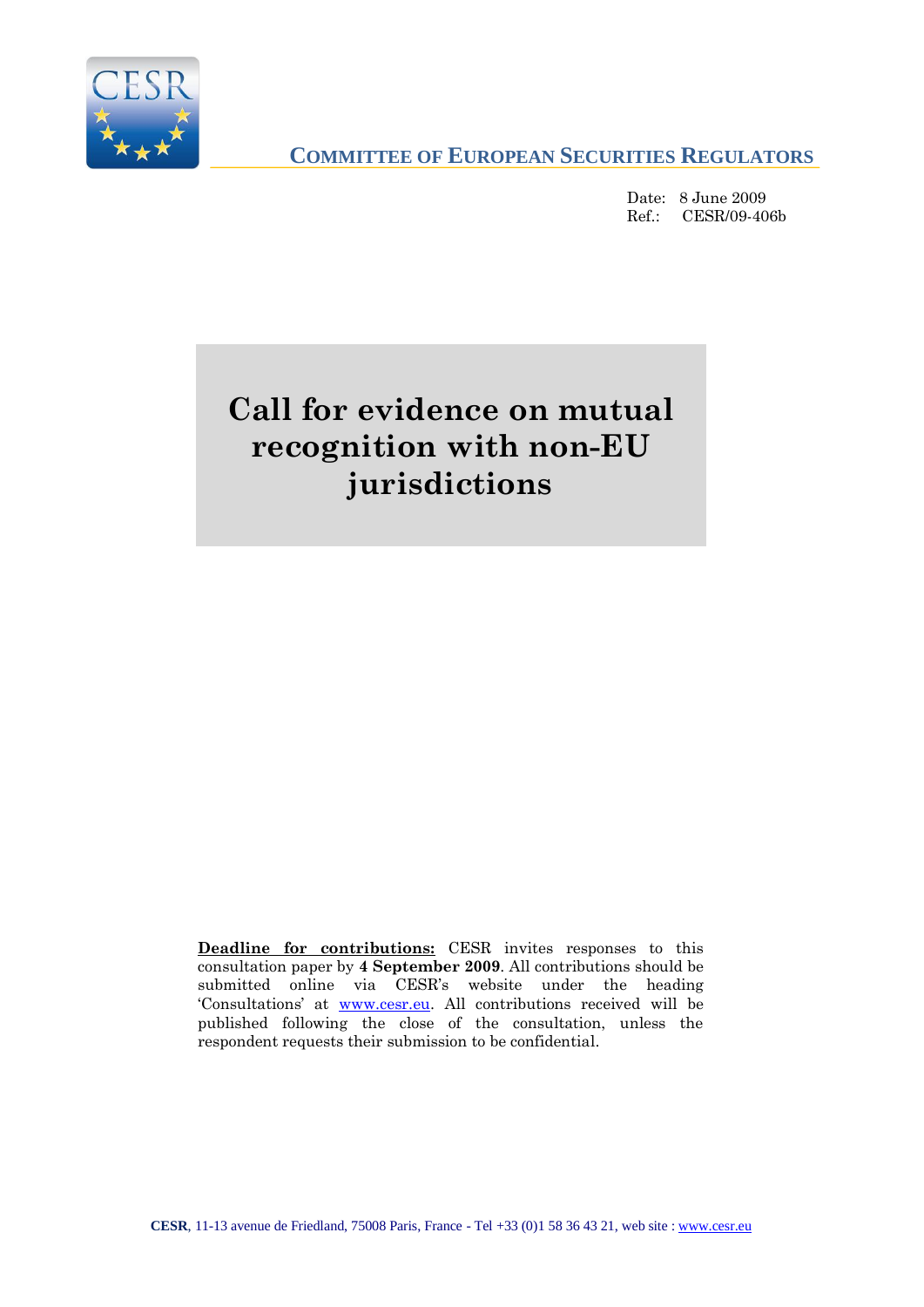

#### **Introduction**

The globalisation of financial markets challenges securities regulators to seek appropriate mechanisms for dealing with cross-border transactions. Some differences in regulatory approaches and rules have been developed on the basis of a positive consideration of local markets characteristics. Furthermore, any regulatory differentiation was less of a problem when investors and broker/dealers were mainly focused on domestic markets and products. Firms now operate in different countries in a differentiated rules environment that inevitably imposes costs and regulatory conflicts or duplications, undermining the efficiency of cross-border transactions.

Broadly, there are three main ways (none of which is exclusive) of alleviating complexities, costs and burdens imposed by different national rules:

- *Standardisation*, i.e. a development of common approaches or international standards;
- *Exemptions*, i.e. providing exemptions from national rules to foreign entities where  $\bullet$ imposing such rules would be disproportionately burdensome;
- *Recognition*, i.e. accepting compliance by a foreign entity with its home country  $\bullet$ standards through mutual recognition.

This calls to the possibility to consider mutual recognition together with other alternatives, such as a unilateral recognition, which have been brought forward as a means in order to facilitate cross-border activities in financial services. Advantages and drawbacks of each should be carefully taken into account. In fact, despite considerable advantages that the mutual recognition of third countries" rules and regulation could bring, there are also potential drawbacks. Mutual recognition presumably does not create a level playing field across borders since rules already established continue to exist and are simply mutually accepted. Differences in these rules may cause competitive distortions between the market participants of the participating jurisdictions. Furthermore, legal questions may arise around the different existing legal regimes. The mutual recognition discussed in this call for evidence could technically be a single decision, which under certain conditions may be developed into an understanding agreed upon by the supervisors in both jurisdictions to become mutual.

EU Securities regulators are in regular contacts with some non-EU regulators to achieve agreements for limited access to markets: the case of the recognition of derivatives exchanges is just an example. More recently, in the EU, Mutual Recognition of securities markets (in particular towards the US) has been on the agenda since early 2007. The European Commission started preliminary discussions with the SEC in early 2007 in order to explore the potential for a Mutual Recognition framework. On 1st February 2008 the Commission and US SEC issued a joint press release on mutual recognition in securities markets, in which both the SEC Commissioner Cox and Commissioner McCreevy agreed to work together on this initiative. Member States (via the European Securities Committee -ESC) and CESR have been closely involved in this process. The basic steps how to arrive at a Mutual Recognition arrangement, important principles of such an arrangement and the role allocation between the Commission, the Member States and CESR in this process have been discussed and agreed on in the ESC – where CESR also participates as an observer.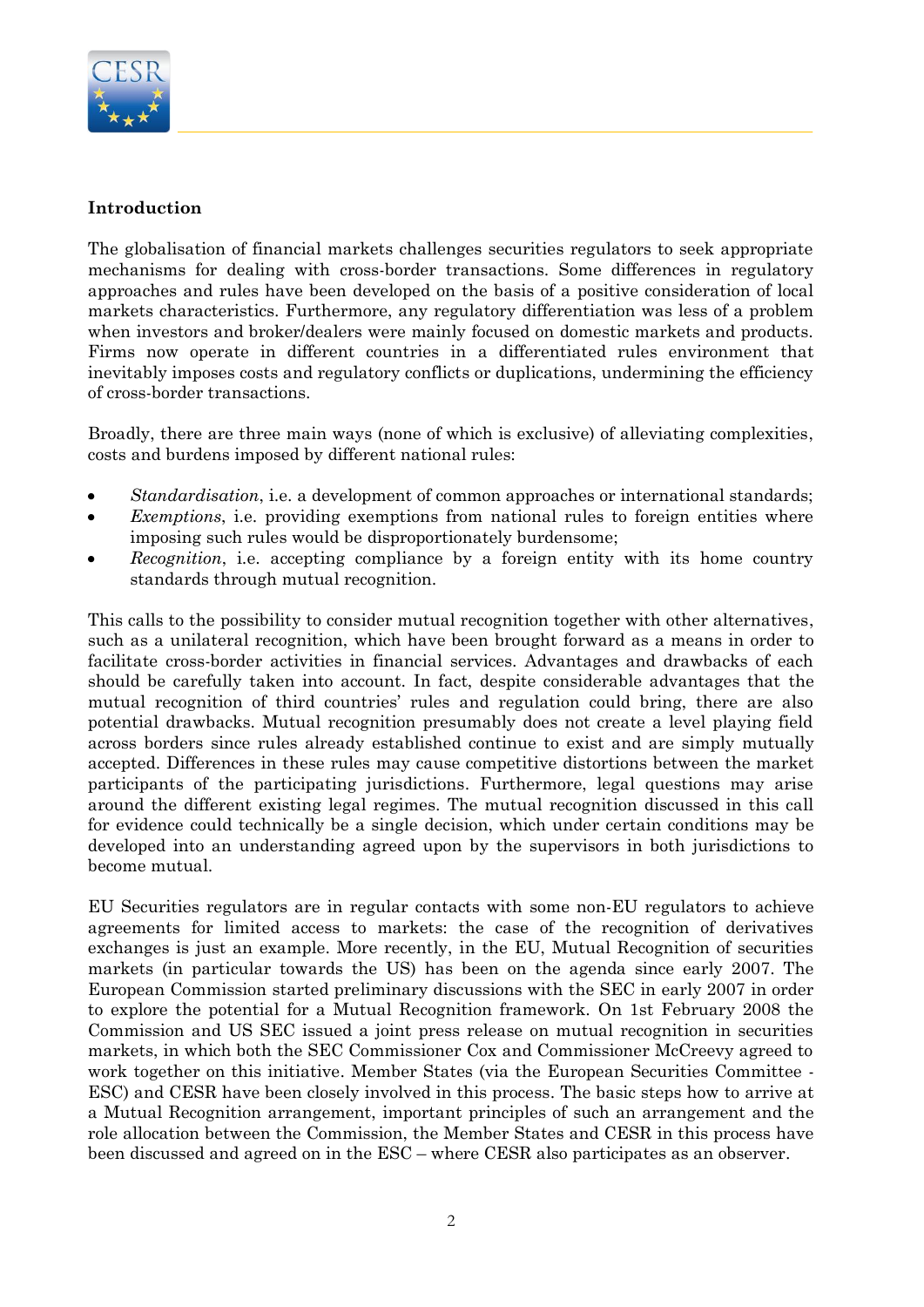

Due to the financial crisis and the change in the U.S. Administration work on Mutual Recognition with the US has been delayed during the last months. However, this work is supposed to being continued in the coming months. Discussions on Mutual Recognition may also be extended to other important third countries with comparable high regulatory standards.

In order to technically support the activities carried out at EU level and to identify the economic advantages and drawbacks in entering into negotiations with third countries a CESR Task Force on mutual recognition has been set up in May 2008. The Task Force is chaired by Claudio Salini, Head of Markets Division in Consob, the Italian securities regulator. The main focus will be on the identification of the economic rationale as well as on legal issues to be considered as long as they represent regulatory constraints to mutual recognition. The recent global crisis in financial markets brought about a different prioritisation of CESR activities. However, CESR believes that openness of markets is an objective that needs to be pursued. Therefore it is considered important to continue investigating the opportunities of mutual recognition with third countries.

CESR intends to:

- a) *Contribute to identify the different "regulatory areas" on which to concentrate a regulatory and economic fact-finding exercise*;
- b) *conduct a microeconomic analysis of potential benefits from market integration*;
- *c) analyse similarities and differences in regulation and surveillance procedures in the "regulatory areas" identified;*
- *d) analyse benefits and drawbacks arising from the various approaches in the different "regulatory areas" identified*.

The technical work of the Task force should help to identify those areas where the potential gains of Mutual Recognition are considered to be the highest. Prioritization of major regulatory and securities market segments should be reached on the basis of a microeconomic analysis of benefits arising from integration as well as on investor protection and market efficiency gains.

CESR is of the view that input from market participants is essential in the various steps of the work. In particular, it is important to get the industry's views on the regulatory areas where it is facing the most significant obstacles when providing financial services to third countries and on the importance of individual third country markets for their business.

 The main objective should be a fact-finding exercise to be conducted in a way that the risks from adoption of differentiated set of individual frameworks/approaches in different countries are clearly identified and minimised.

It is essential for regulators to focus on the most pressing issues facing international securities market participants in the "regulatory areas" mentioned below. To this end, the industry is requested to provide their views on the following together with any information/data/statistics available to support their comments.

In order to illustrate what could be the implications of Mutual recognition in different "regulatory areas" three areas are further described below. The industry is invited to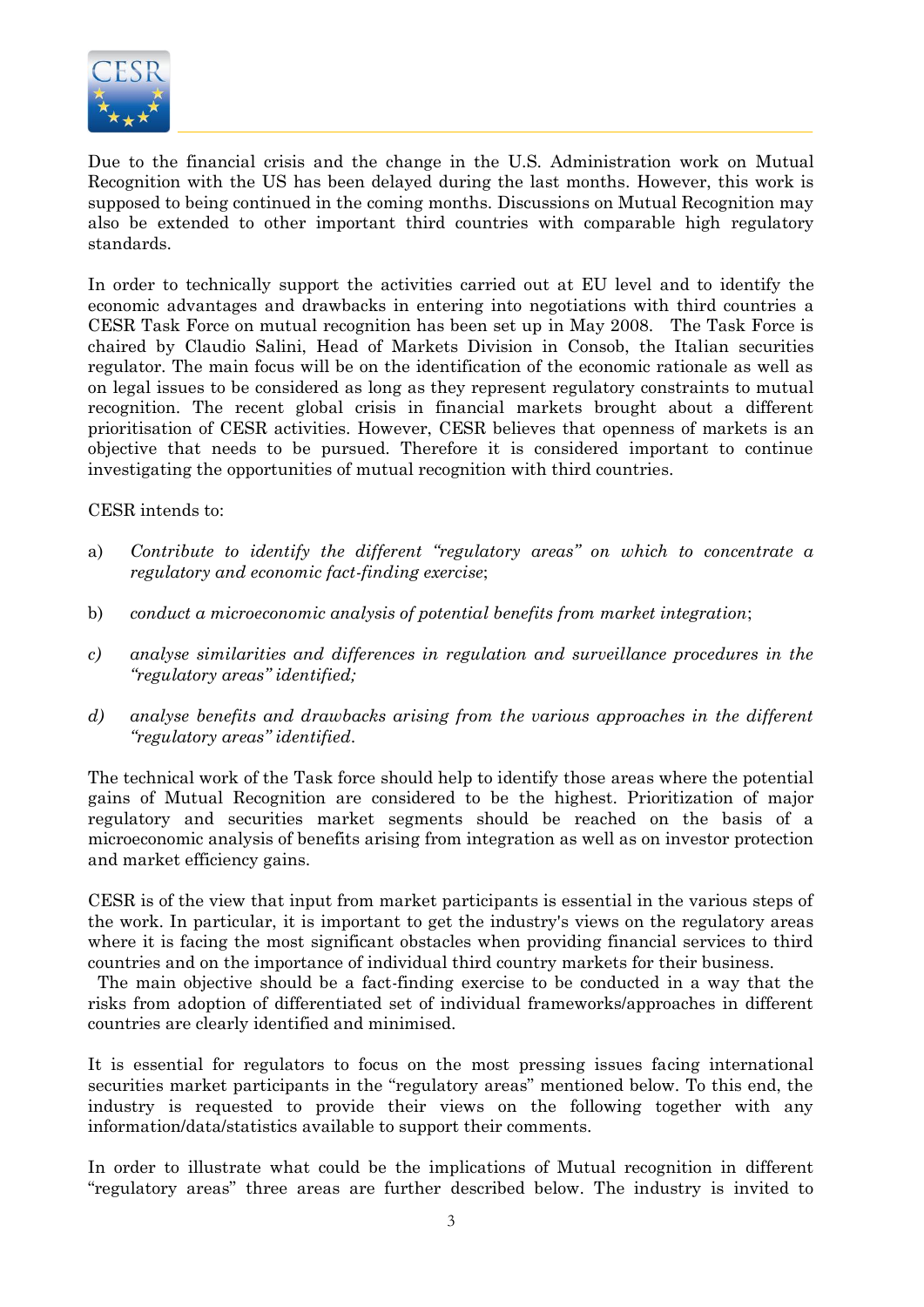

provide their views on the following questions together with any information/data/statistics available to support their comments:

**1.** *Trading Venues*. Mutual Recognition in this respect would imply the liberalisation of access to foreign securities exchanges/regulated markets (through placement of trading screens). Topics to be included in this area refer, but are not limited, to securities exchanges, MTFs or other alternative trading platforms, market abuse and stabilisation. Foreign screens are extensions of foreign stock exchanges. Exchanges tend to be large entities, often with supervisory responsibilities, facing direct oversight by the competent authority of the jurisdiction in which they are based. In some jurisdictions, securities exchanges have been completely demutualised and function as for-profit companies that compete with other trading venues to attract market participants. Issues involved in this area refer to the potential existence of differences among jurisdictions in the registration and authorisation (and other forms of licensing of exchanges) requirements and procedures; foreign regulators' recordkeeping, reporting and electronic audit trail requirements; market governance and internal compliance; as well as exchange trading rules and approval procedures.

In order to conduct a fact-finding exercise and analyse potential benefits and drawbacks from the liberalisation of access to foreign securities exchanges, the topic can be divided into two main parts:

- a) an EU stock exchange wishing to locate trading screens in a third country to offer exclusively EU-listed securities to third country investors;
- b) a foreign stock exchange wishing to locate trading screens in EU member States to offer exclusively foreign-listed securities to EU investors.

It is therefore important to investigate:

i) the main differences between "remote membership" and direct electronic access to securities exchanges through placement of trading screens, in terms of supervisory requirements and cost/benefits analysis for investors and broker/dealers in the two different environment; and

ii) investor protection rules and market integrity safeguards; and

iii) the costs associated (also in terms of competitive pressure) and the benefits/business case, for both market participants and exchanges, in having the possibility to have an EU stock exchange locating trading screens in a third country as well as a foreign stock exchange locating trading screens in EU member States.

2. *Intermediaries*. The possibilities of foreign brokers/dealers' solicitation of mainly professional investors should be examined in this respect. Topics to be included in this area refer, but are not limited, to registration of market participants and conduct of business rules. It is generally very difficult to gather data on fees that EU intermediaries or the intermediaries of third countries generate from the provision of investment services provided to investors located in third countries as revenues of EU investment firms from intermediated securities from third countries to EU investors are usually mixed with other activities.

Providing investment services to third countries has been a business case for the biggest financial institutions and even for the medium ones. Currently, most of the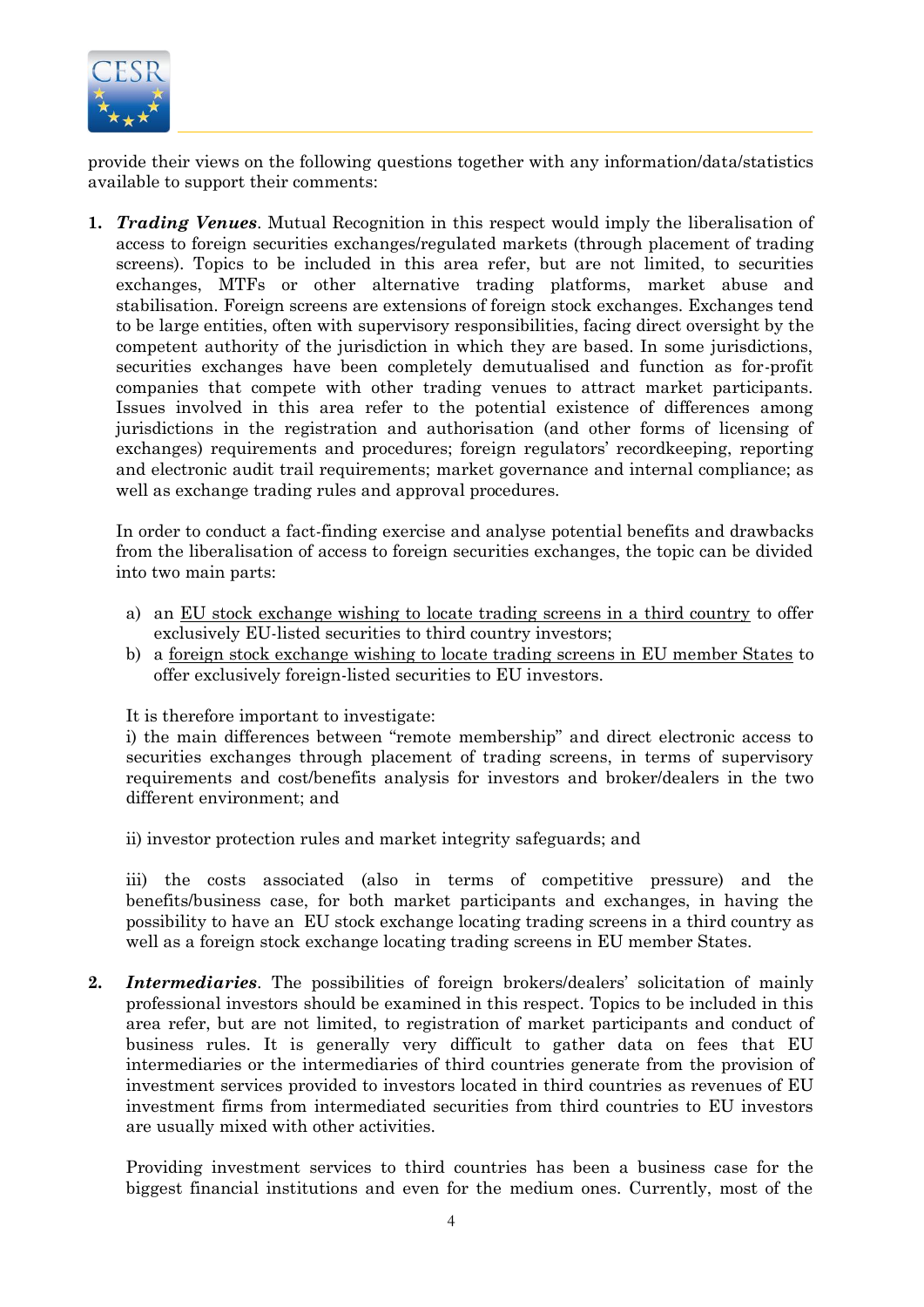

biggest financial institutions have subsidiaries, under the legal figure of bank or dealer, in the main geographic areas. The main European commercial banks have set up business in US, Japan, China and India and vice versa. The medium and small financial entities have established arrangements with local brokers or dealers. The medium ones, in some cases, have joined themselves in setting up brokers in other countries<sup>1</sup>.

In general terms, mutual recognition in the area of investment firms could be understood as allowing the freedom of providing some investment services to different types of investors among different countries. It is therefore in this context important to investigate the main differences in applicable regulation, the effects thereof on the protection of investors, and related cost and benefits associated with financial institutions establishing subsidiaries in the main geographic areas and financial institutions directly accessing institutional investors and offering cross-border financial services in third countries.

*3. Products including collective investment schemes*. Topics included in this area refer, but are not limited, to securities offering, securities registration, company reporting, financial analysts, mergers and acquisitions and investments funds. The "regulatory area" of products encompasses various matters. Concerning units in collective investment schemes it seems that there are significant obstacles to global cross-border distribution including, but not limited to, restrictions on marketing materials and lack of convergence of private placement exemptions. Furthermore, there seems to be appetite to enhance cross-border trading of units in collective investment schemes by recognizing the authorisation of an investment fund in one jurisdiction as the basis for marketing of the same investment fund in another jurisdiction. Therefore, it is essential to gather information on current obstacles to cross-border trading of investment funds as well as on potential cost-savings and increase in trading volumes, including empirical evidence and statistical data (as far as existent).

#### **Questions to market participants**

*General*

- Q1 Do you believe that other relevant topics should be added in the regulatory areas above? In the affirmative, please explain the reasons why the specific topic deserve attention together with costs and benefits of mutual recognition associated to the area of interest.
- Q2 Focusing on the above areas and topics, would you expect benefits of mutual recognition frameworks for your own business (e.g. in terms of cost savings and business opportunities). Please provide any evidence/data/market statistic to support your view and an indicative prioritisation of the major regulatory and market segments.

Ī <sup>1</sup> For example, European Securities Network (ESN) North America, inc., is a join venture set up by some members of the ESN and executes orders on the US markets.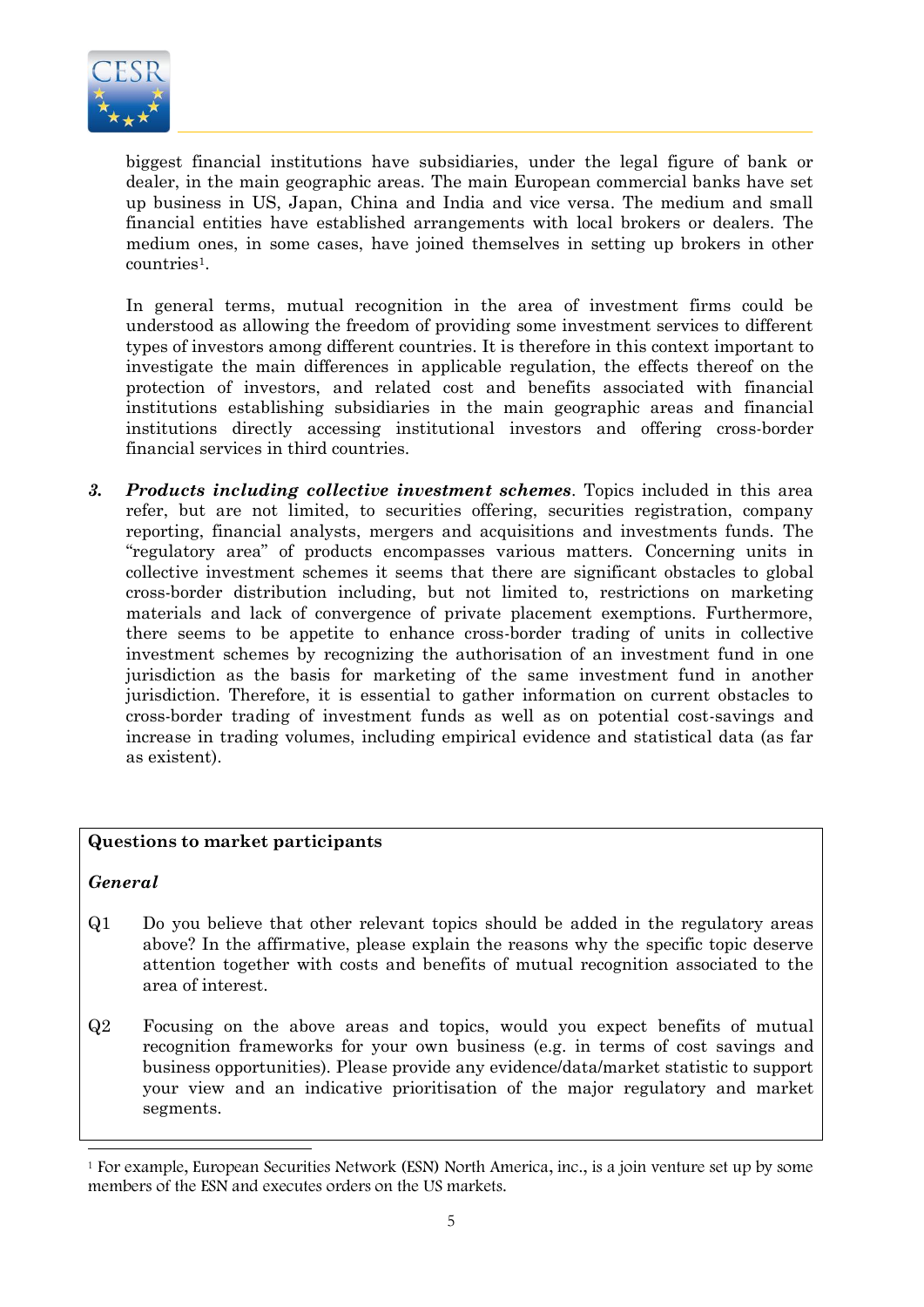

- Q3 What rules and regulations could cause the most severe distortion of competition in the field of cross-border activity with respect to a system of mutual recognition? Are there other potential risks that could result from a system of mutual recognition between Europe and third-countries? Differentiate according to third country, where necessary.
- Q4 How could possible risks be mitigated?

## *1. Trading venues*

- *Q5* Would the liberalisation of access to securities exchanges (through placement of trading screens) be of relevance to your business? Please provide any evidence/data/market statistic to support your view.
- Q6 What are currently the main regulatory obstacles that prevent EU exchanges from setting up trading screens in third countries (differentiate according to countries). Can these obstacles in the current regulatory environment be overcome (via cooperation arrangements with third country markets etc)?
- Q7 Which third countries do you consider to be the most interesting to arrange a mutual recognition on stock exchanges (given your current or future business focus)? Which economic advantages and drawbacks do you foresee?
- Q8 What would you consider to be the effects on the market as a whole, in terms of liquidity and integrity, of:
	- a) foreign stock exchanges locating trading screens in EU Member States?
	- b) EU stock exchanges locating trading screens in third countries?
- Q9 What are the main factors, if any, making "remote membership" different from direct electronic access? To what extent are such differences affected by:

a) amount of fees paid; b) post-trading services;

### Q10 What are in your view the main competitive risks posed by:

a) foreign stock exchanges locating trading screens in EU member States? b) EU stock exchanges locating trading screens in third countries?

### *2. Intermediaries*

Q11 Which third country's financial market is of interest to your business? What benefits/ costs would you expect for your business from the market opening to specific third countries? Please provide any evidence/data/market statistic to support your view)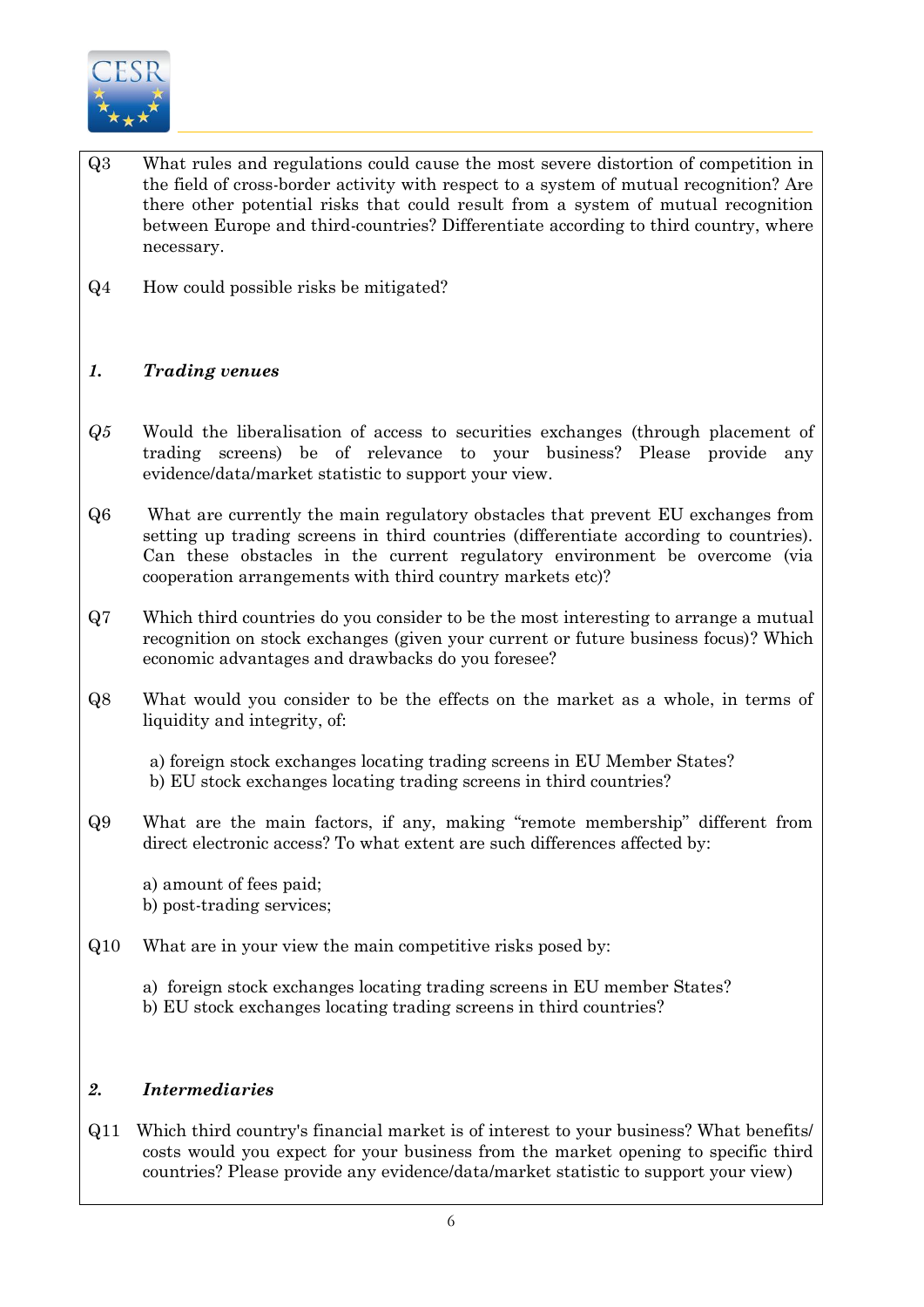

- Q12 What are currently the main regulatory obstacles that EU banks/investment firms face when providing financial services to clients located in third countries (differentiate according to countries). Can these obstacles in the current regulatory environment be overcome (via cooperation arrangements with third country firms)?
- Q13 How important is the provision of cross border financial services provided to third countries (in terms of volume, generated profit) for your business? Please differentiate according to third countries and provide evidence/data if possible. How would you expect the development of this business after the implementation of a Mutual Recognition Arrangement?
- Q14 What would you consider to be the effects, in terms of costs and benefits, on:

 a) EU intermediaries, if non-EU brokers are allowed to do business with EU professional investors regarding listed securities of the country of the non-EU broker?

 b) non-EU intermediaries, if EU brokers are allowed to do business with non-EU professional investors regarding listed securities of the EU?

c) EU investors if non-EU brokers are allowed to do business with EU professional investors regarding listed securities of the country of the non-EU broker,

Q15 Do you consider that a mutual recognition arrangement could reduce the fees in cross border investment services (due to increased cross border competition)? Would the reduction of cost make up the reduction of fees? Would the volume increase enough to match any differences?

### *3. Products including collective investment schemes*

- Q16 Do you consider the topic of collective investment schemes to be of primary relevance? Do you believe that other relevant topics should be considered and analysed first in the "products" regulatory area? Please provide reasons.
- Q17 In what third countries do European asset management companies distribute shares in collective investment schemes? Please provide information on the (estimated) volume of distributed shares in collective investment schemes, distinguishing between different types of collective investment schemes (UCITS, non-harmonized investment funds) as well as different types of investors (wholesale, retail).
- Q18 What are the most significant obstacles for the European asset management industry in respect to efficient cross-border marketing of collective investment schemes in third countries? What are the (estimated) costs caused by these obstacles? Please distinguish between countries.
- Q19 What kind of products (UCITS, non-harmonized investment funds) should be covered by a mutual recognition agreement between EU and third countries? In terms of non-harmonized investment funds, please describe what kind of funds should be included in respective considerations (regarding investment policy, degree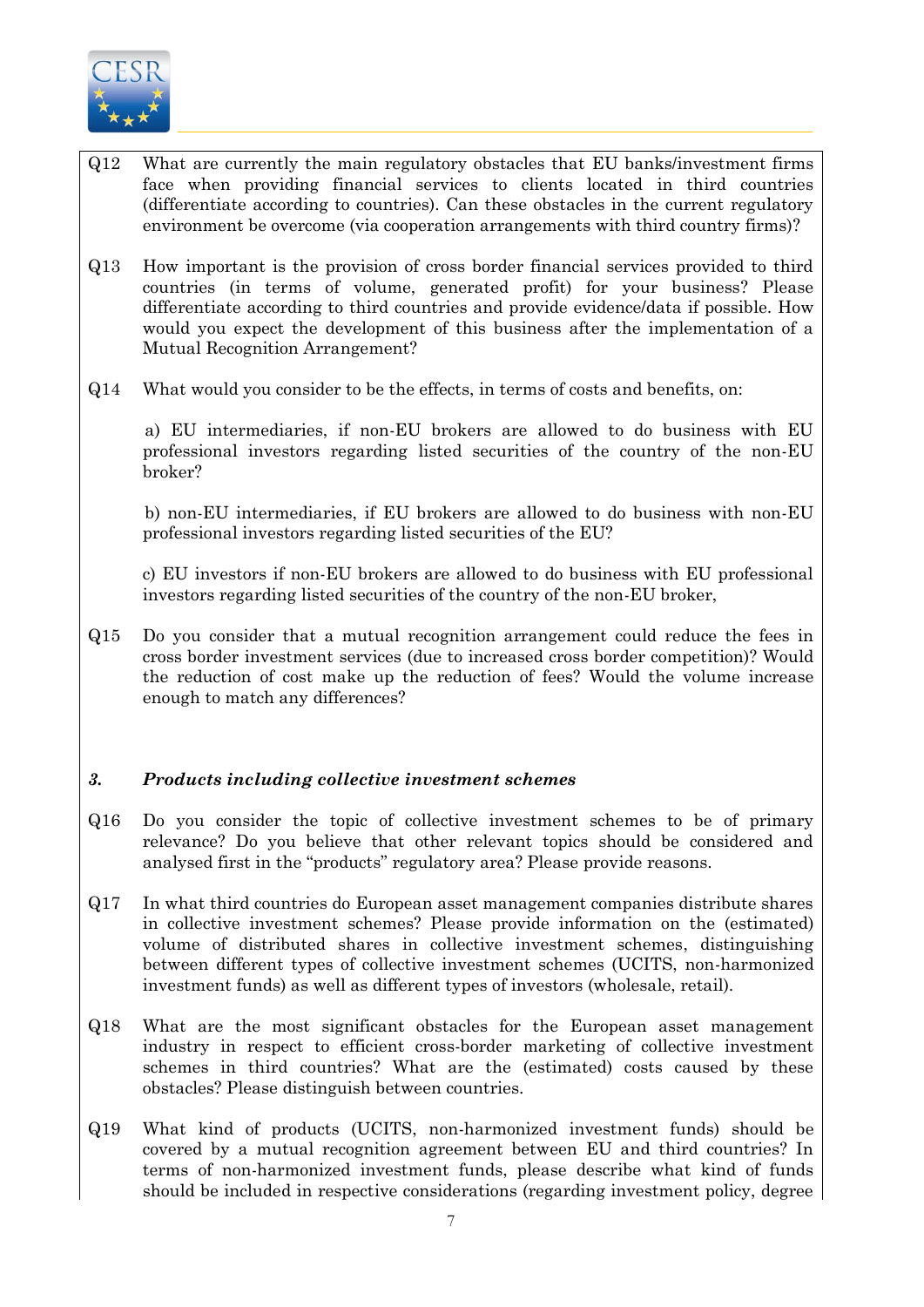

of regulation/supervision, right of redemption). Please distinguish between countries.

- Q20 What decisive benefits and effective gains would a mutual recognition agreement between EU and third countries bring for the EU asset management industry? Please distinguish between countries.
- Q21 What kind of asset management companies would benefit from a mutual recognition agreement between EU and third countries (small and medium sized companies, bigger companies)? What size is the share of those asset management companies in the European asset management market? Please distinguish between countries.
- Q22 Are there other potential risks that could result from a system of mutual recognition between EU and third countries? How could possible risks be mitigated? Please distinguish between countries.